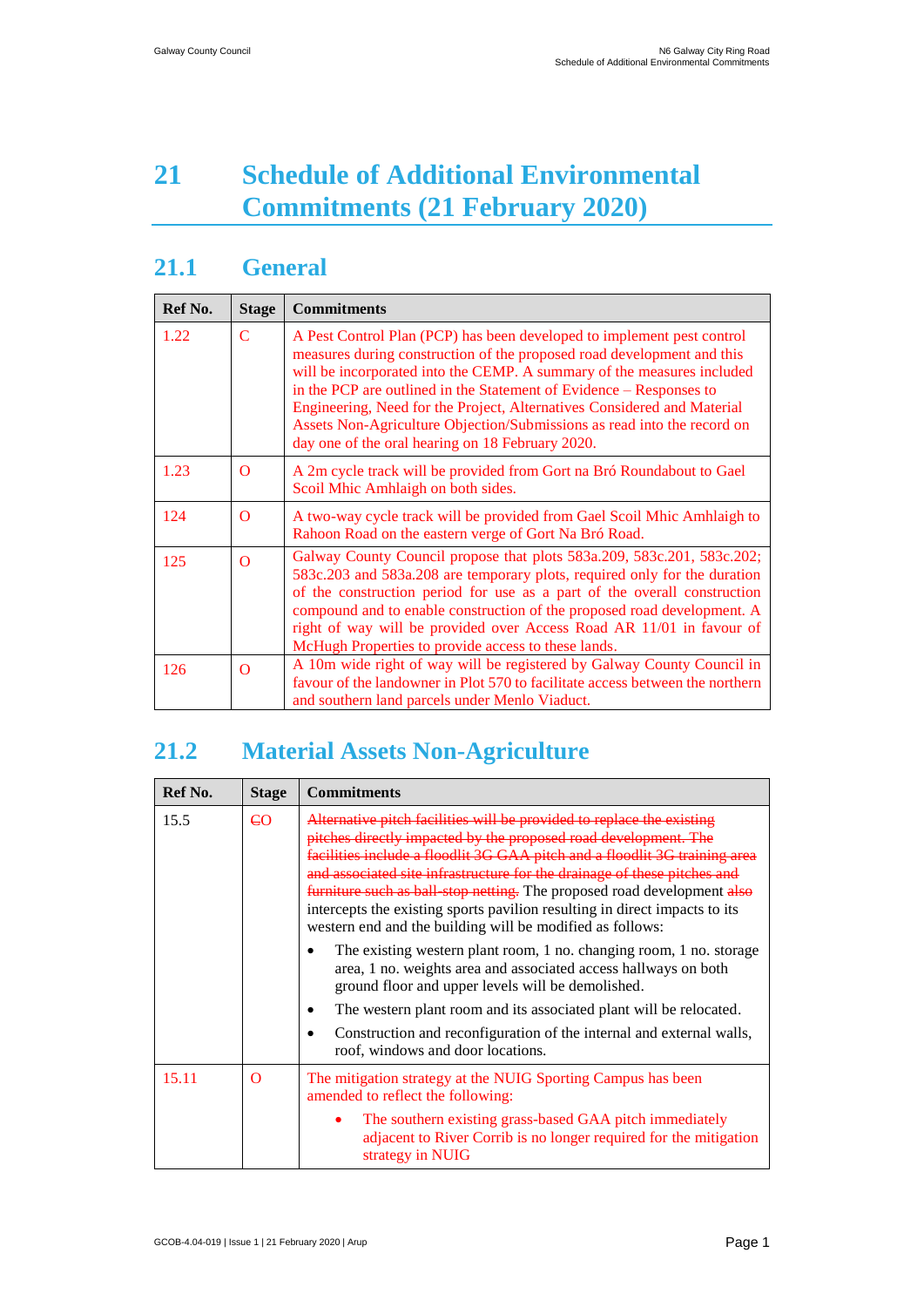| Ref No. | <b>Stage</b> | <b>Commitments</b>                                                                                                                                                                                                                                                                                                       |
|---------|--------------|--------------------------------------------------------------------------------------------------------------------------------------------------------------------------------------------------------------------------------------------------------------------------------------------------------------------------|
|         |              | The northern existing grass-based GAA pitch immediately<br>٠<br>adjacent to River Corrib, which is being temporarily acquired<br>by Galway County Council will be reinstated as a grass training<br>area, with appropriate sand base and drainage in line with its<br>current use post construction and returned to NUIG |
|         |              | To ensure interconnection for NUIG post completion of the<br>$\bullet$<br>construction, Galway County Council will be providing a right<br>of way for NUIG to use the lands under the proposed viaduct<br>for sporting/athletic purposes by way of a long lease.                                                         |
| 15.13   | O            | Galway County Council will notify Ob_521_O_517.14_02 of any<br>upcoming day or night time closures near their property.                                                                                                                                                                                                  |

## **21.3 Material Assets – Agriculture**

| <b>Ref No.</b> | Stage   Commitments                                                                                                            |
|----------------|--------------------------------------------------------------------------------------------------------------------------------|
| 14.9           | Galway County Council will employ an equine expert or veterinary<br>practitioner for the duration of the construction contract |

## **21.4 Air Quality and Climate**

| Ref No. | <b>Stage</b>   Commitments                                                                                                  |
|---------|-----------------------------------------------------------------------------------------------------------------------------|
| 16.12   | The Contractor shall use reinforced concrete with an emission factor of no<br>greater than $0.0949$ KgCO <sub>2</sub> e/Kg. |

#### **21.5 Noise and Vibration**

| Ref No. | Stage          | <b>Commitments</b>                                                                                                                                                                                  |
|---------|----------------|-----------------------------------------------------------------------------------------------------------------------------------------------------------------------------------------------------|
| 17.23   | $\overline{0}$ | Noise barrier NB12/05 will be extended west to Chainage $12+550$ to<br>reduce noise levels at assessment location R188 below the TII design goal<br>taking account of the RFI sensitivity analysis. |

### **21.6 Landscape and Visual**

| Ref No. | <b>Stage</b> | <b>Commitments</b>                                                                                                                                                                                                                         |
|---------|--------------|--------------------------------------------------------------------------------------------------------------------------------------------------------------------------------------------------------------------------------------------|
| 12.40   |              | It is proposed to extend the proposed of 3m wide mixed screen planting<br>belt along the property side of the proposed road development west from<br>Ch. $1+760$ back to Ch. $1+580$ as indicated on Figure 12.1.14 of EIAR, as<br>amended |

### **21.7 Hydrogeology**

| Ref No. | <b>Stage</b> | <b>Commitments</b>                                                                                                                                                                                                                                                                                                                                                     |
|---------|--------------|------------------------------------------------------------------------------------------------------------------------------------------------------------------------------------------------------------------------------------------------------------------------------------------------------------------------------------------------------------------------|
| 10.10   | C            | Nine Five wells (W50-10, W50-12, W50-13, W50-14 and W50-15, W50-<br>16, W50-19, W50-17, W50-18) will be lost during the construction of the<br>proposed road development. These will each be mitigated by providing a<br>replacement well, connecting to mains supply where available or by<br>financial compensation. Where wells have to be abandoned as part of the |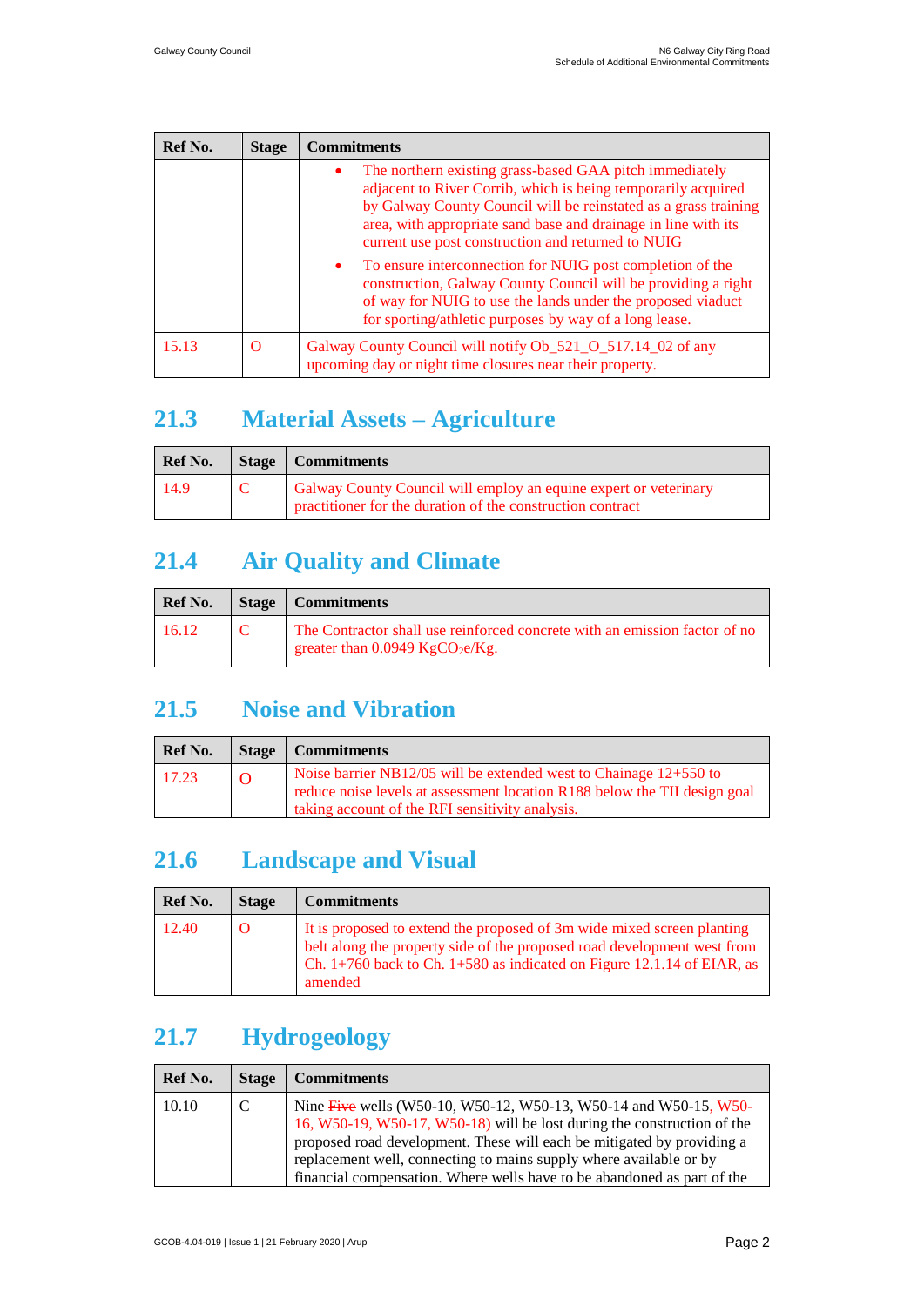| Ref No. | <b>Stage</b> | Commitments                                                                                                                                                                          |
|---------|--------------|--------------------------------------------------------------------------------------------------------------------------------------------------------------------------------------|
|         |              | proposed road development they will be sealed and abandoned in general<br>accordance with Well Drilling Guidelines produced by the Institute of<br>Geologists of Ireland (IGI 2007). |

## **21.8 Hydrology**

| Ref No. | <b>Stage</b> | <b>Commitments</b>                                                                                                                                                                                                                                                                                                                      |
|---------|--------------|-----------------------------------------------------------------------------------------------------------------------------------------------------------------------------------------------------------------------------------------------------------------------------------------------------------------------------------------|
| 11.1    | $\mathsf{C}$ | All construction works will be carried out in accordance with best<br>$\bullet$<br>practice construction guidance and as such will eliminate the risk of<br>spillage to the River Corrib.                                                                                                                                               |
|         |              | All works will also be carried out in accordance with Irish Water<br>٠<br>Standards and Specifications, in line with standard processes and<br>procedures for obtaining connection consent and build over<br>agreements with the utility provider.                                                                                      |
|         |              | Future proofing sleeves in the vicinity of Ardaun can be easily<br>٠<br>accommodated and their location will be agreed with Irish Water prior<br>to commencement of construction.                                                                                                                                                       |
|         |              | Irish Water (IW) will be consulted in the updating of the CEMP and<br>٠<br>specifically the and the incident response plan (IRP) for construction<br>and operation stages                                                                                                                                                               |
|         |              | Provision will be made for Irish Water Staff to visit the construction<br>٠<br>site if deemed necessary by Irish Water                                                                                                                                                                                                                  |
|         |              | Ongoing liaison with Irish Water will be provided at construction<br>$\bullet$<br>stage and procedures for regular project dates will be established<br>during the construction stage in a timely manner so as to enable Irish<br>Water to assess potential increased risk to the water quality of their<br>potable water supply source |
| 11.10   | C/O          | Throughout the project construction and operation phases Galway County<br>Council will continue to consult and inform with Irish Water in respect to<br>water quality and pollution risk to their potable water supply source                                                                                                           |

## **21.9 Biodiversity**

| Ref No. | <b>Stage</b>                | <b>Commitments</b>                                                                                                                                                                                                                                                                          |
|---------|-----------------------------|---------------------------------------------------------------------------------------------------------------------------------------------------------------------------------------------------------------------------------------------------------------------------------------------|
|         |                             |                                                                                                                                                                                                                                                                                             |
| 8.19    | $\mathcal{C}$               | Given the changing baseline environment, the Compensatory Habitat<br>Management Plans (CHMPs) set out in A.8.26 of the EIAR are live<br>documents which will need to be updated by the appointed contractor by<br>way of pre-construction surveys.                                          |
| 8.31    | $\mathcal{C}_{\mathcal{C}}$ | The structures provided for the passage of bats will be checked prior to<br>the operation of the proposed road development to ensure they are<br>constructed in accordance with the design requirements set out in Section<br>8.6.7.2 and Section 8.9.2 of the EIAR.                        |
| 8.42    | $\mathcal{C}$               | Badger passage facilities will be checked prior to the operation of the<br>proposed road development to ensure they are constructed in accordance<br>with the Guidelines for the Treatment of Badgers during the Construction<br>of National Road Schemes (National Roads Authority, 2006). |